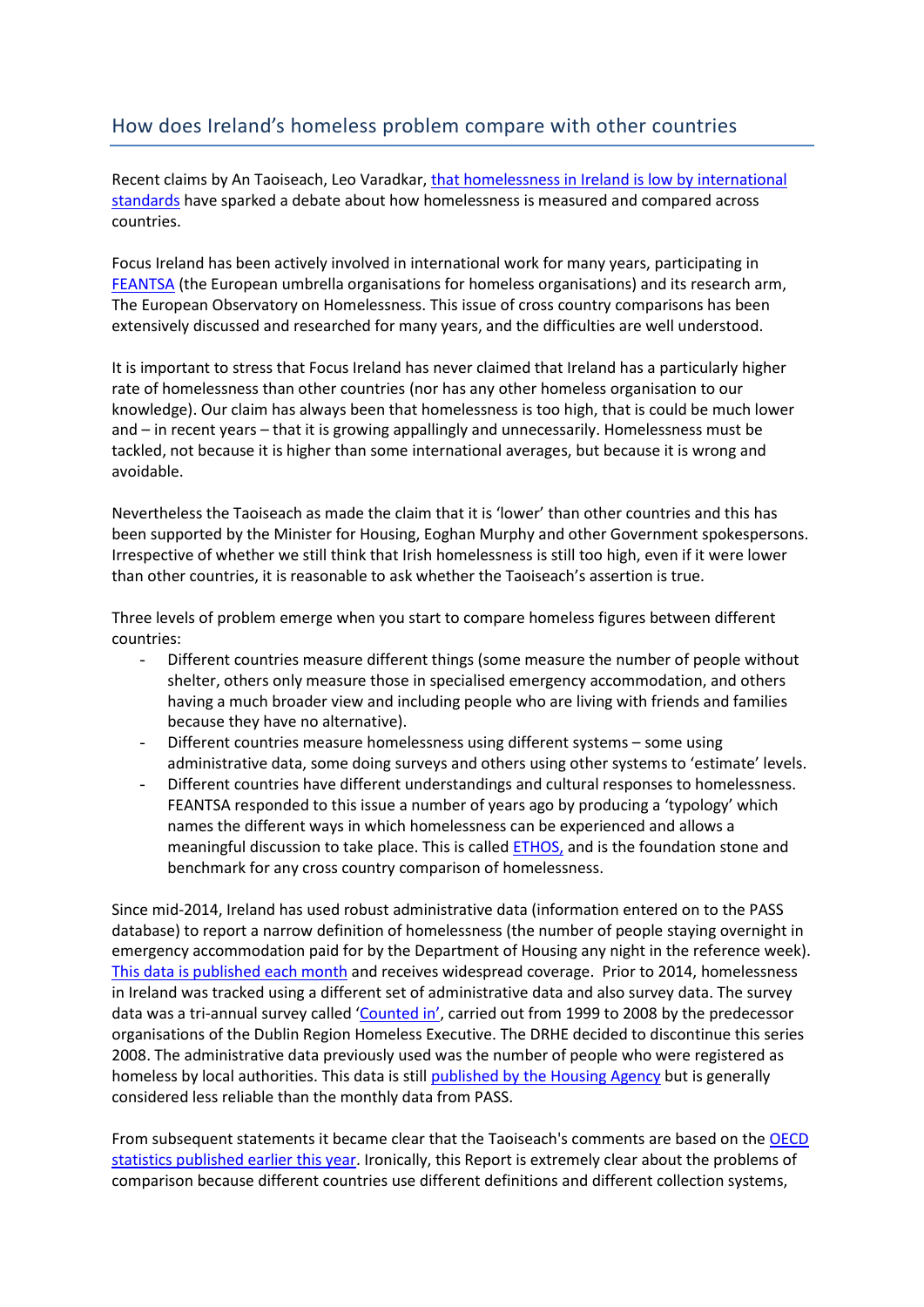stating: *There is no internationally agreed definition of homelessness. Therefore, this indicator presents a collection of available statistics on homelessness in OECD and EU countries in line with definitions used in national surveys.*

Unfortunately the Government sources seem to have skipped all the explanations and headed straight for the table. The table does appear to show Ireland with a lower level of homelessness – 8 people per 10,000 in the population compared with say the UK with 25 per 10,000 or Finland with 13.

However, not only are the Irish data clearly marked as not comparable with these other countries, the figure used for Ireland comes from 2015, when there were 3,625 adults homeless. The report, which was quoted by the Taoiseach, notes that homelessness rose steadily since then. The most recent comparable figure (number of adults homeless in September 2017) is 5,250 - an increase of a third.

Efforts were made by the European Union to create a common basis for comparison of homeless figures, particularly through the last EU-wide Census. This was not successful and it is generally agreed that only Poland made any real effort to follow the EU proposed approach. The European Observatory on Homelessness issued a report on 2012 looking at attempts to find comparable ways of measuring homelessness across the EU, primarily looking at the Census report. This can be seen [here.](http://www.feantsaresearch.org/en/comparative-studies/2013/01/08/eoh-comparative-studies-on-homelessness-number-2-2012?bcParent=763)

It is also widely noted that traditional estimates of homelessness frequently undercount particular groups of homeless people – particularly young people and women, and this problem carries on into family homelessness. There is a good discussion of the problems of counting women's homelessness by Prof Eoin O'Sullivan from Trinity College [here.](https://link.springer.com/chapter/10.1057/978-1-137-54516-9_2) The Canadian Homeless Hub has a detailed article about the challenges of counting the homeless [here.](http://homelesshub.ca/resource/83-towards-strategy-counting-homeless)

However, a closer more detailed knowledge of the homeless system in different countries does allow us to carry out reliable comparisons with a small number of countries where the data is counting the same thing in more or less the same way. Professor Eoin O'Sullivan, who is a member of the European Observatory on Homelessness and Editor of its Journal, recently undertook such a study and presented it at a joint Focus Ireland/Trinity College School of Social Work and Social Policy seminar. The full presentation can be accessed [here.](https://www.focusireland.ie/resource-hub/advocacy-events-lunchtime-talks/)

The study looked at Ireland, Finland, Norway and Denmark, which are not only of similar size but also collect data in a way which allows comparisons. The Irish data uses the Local Authority data for dates prior to 2014. The Local Authority figures for 2013 is very similar to the number from the PASS data for 2014, indicating that they can reasonably be set out as a continuous series.

An initial comparison of the data (such as that reflected in the Taoiseach's statement) would see Ireland as having much the same problem as these other countries. However, the other countries also include a range of people who are living in overcrowded accommodation or who are at risk of homelessness (e.g. prisoners whose sentences end within 3 months and have nowhere to live on release). We do not even count these groups let alone include them in our homeless figures. The way the Finnish, Danish and Norwegian data is presented allows these groups to be deducted from their figures, allowing a genuine comparison.

This shows Ireland moving from a position where we genuinely have a lower level of homelessness than these countries, to a position where our problem is significantly higher.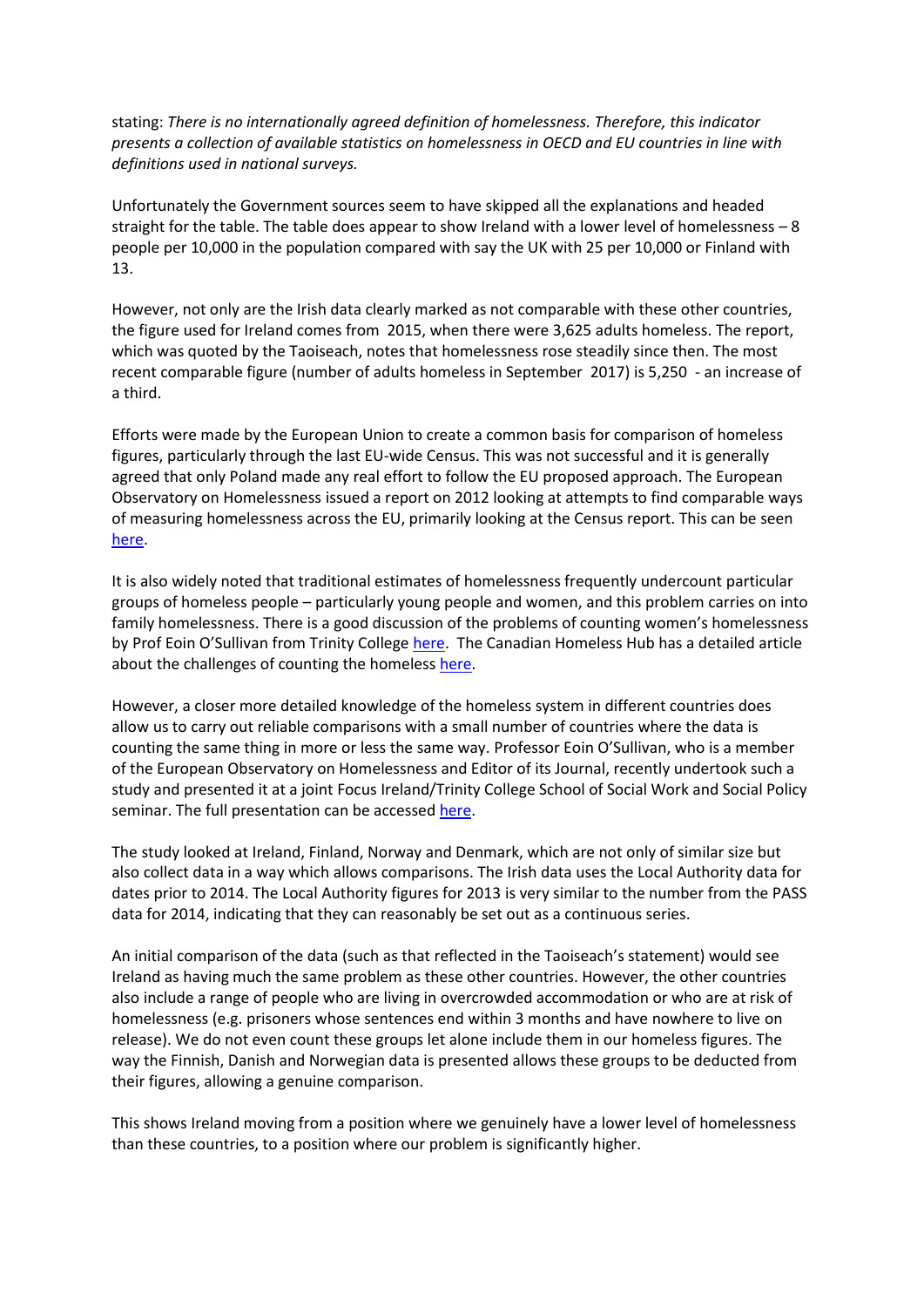

Source: Homelessness in Ireland and Norway (and Finland and Denmark) - Eoin O'Sullivan

To allow for differences in population size these can also be set out as homelessness per 1,000 in the population – again showing that Ireland now has a much greater proportion of its population without a home than these other countries.



Source: Homelessness in Ireland and Norway (and Finland and Denmark) - Eoin O'Sullivan